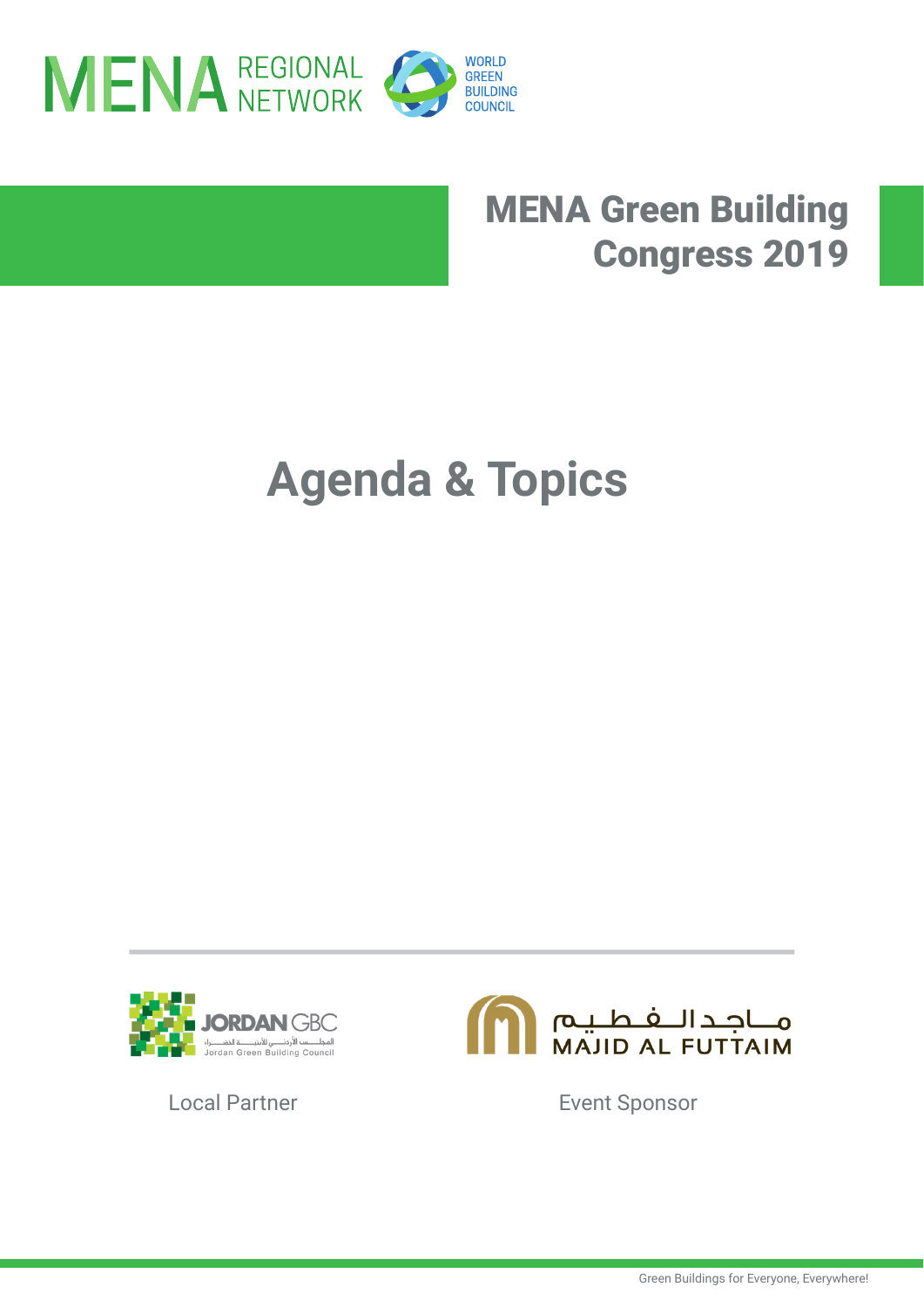

### **Topics:**

### MENA Green Building Congress 2019

### **Sustainable Reconstruction and Rehabilitation:**

Urban areas and essential infrastructure across Syria, Iraq, Yemen, Libya and Gaza have suffered large-scale damage and destruction due to multiple, recent and ongoing conflicts. These countries also face severe levels of water stress and environmental degradation overlaid by climate change. Extreme temperatures coupled with lack of access to power are already exacerbating inequalities across the region. Reconstruction is likely to take place in a vacuum of environmental regulation, reducing countries' long-term prospects for the inclusion of returnees, social stability and economic recovery.

Estimates suggest that over 560 billion USD will be needed across the region just to repair and rebuild what was previously there. Rebuilding allows the opportunity to benefit from the latest practices, materials and technologies adapted to a country's specific climatic conditions and social fabric. The WorldGBC MENA Network has commenced a project with Chatham House to develop internationally agreed guidelines and principles and the capacity to apply them within both the construction industry and donor and finance institutions is essential to raise the level of accountability in this area.

#### **Better Places For People:**

This is WorldGBC›s largest global project, focused on demonstrating the human-centric cobenefits of a sustainable built environment, specifically around health and wellbeing. We believe that a message revolving around people, and their personal places and spaces, helps bring our message around green buildings to a wider audience. Active across 30 countries worldwide, the project has historically demonstrated the business case for green buildings, provided guidance for developers, owners and occupiers and worked to grow awareness of the importance of sustainability in the buildings industry.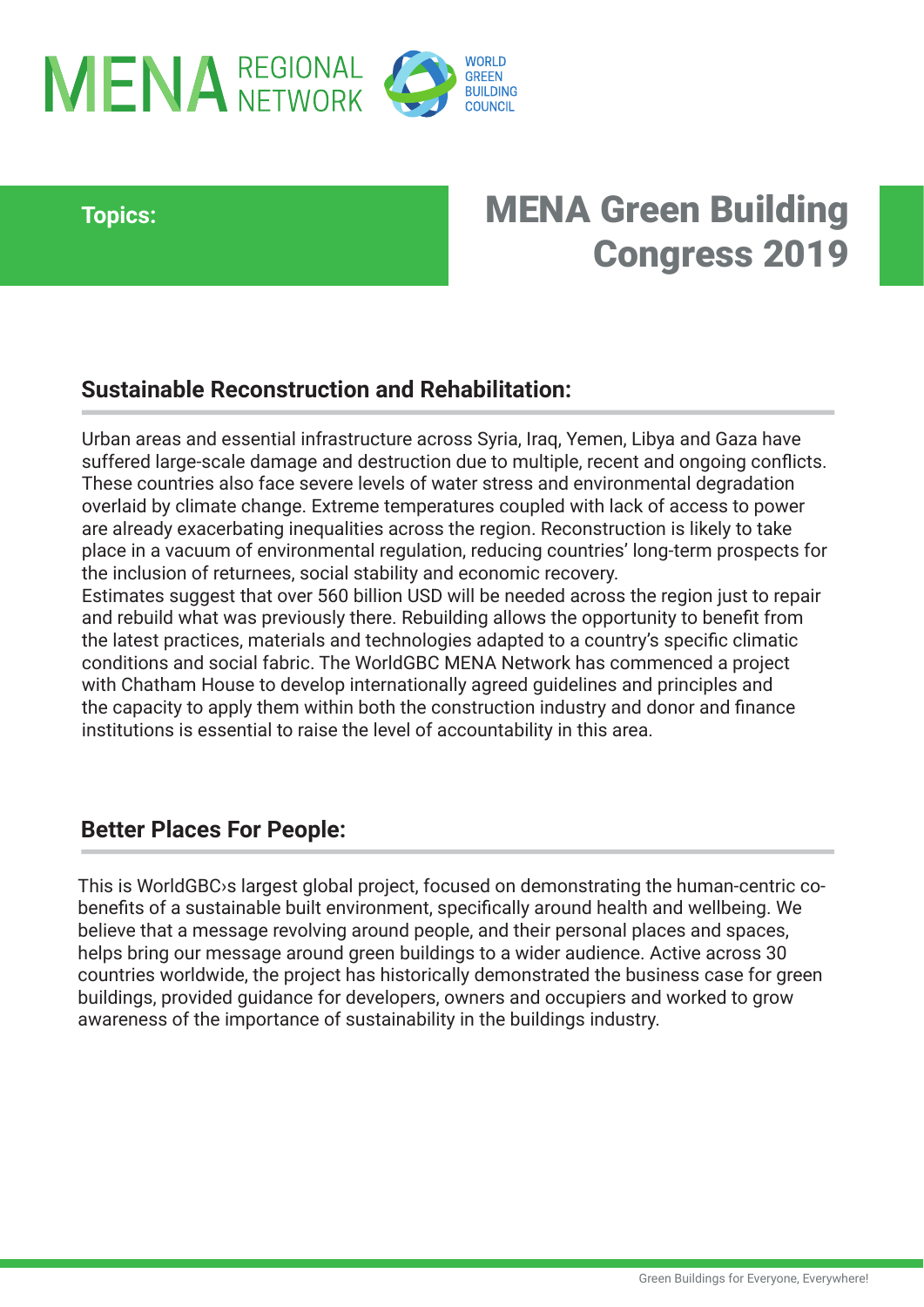

**Sunday 24th February** MENA Regional Meeting 08:30 – 16:30 Meeting Room 3, Kempinski Hotel Amman

### MENA Green Building Congress 2019

#### **Advancing Net Zero:**

This is a WorldGBC global project that aims to accelerate uptake of net zero carbon buildings to %100 by 2050. The project is guided by a framework of key principles that seek to achieve alignment and commonality in approach. This includes using carbon as the ultimate metric to track; the importance of reducing energy demand to ensure buildings are performing as efficiently as possible; the supply of renewable energy to meet remaining demand; and finally improving verification and rigour, where progress would include embodied carbon and other impact areas such as zero water and zero waste over time. 18 Green Building Councils from across our network are working to develop education programs, resources, and tools such as certification systems to facilitate the mass market transformation required through corporate and government engagement and help support capacity development. In 2018, WorldGBC launched the Net Zero Carbon Buildings Commitment, to promote and recognise advanced leadership action towards net zero carbon buildings from business, cities, states and regions.

#### **Embodied Carbon:**

In order to achieve the carbon emission reductions necessary to achieve a below 2 degrees scenario, the buildings and construction sector must fully decarbonise. This includes what is termed as 'embodied carbon' when assessed at a building level - the emissions associated with the production, transportation and disposal of building materials and the construction process itself. As we build increasingly energy efficient buildings that use less and less energy to operate and rely increasingly on locally-generated low or zero carbon heat and power sources, the proportion of the building's lifecycle carbon that comes from the embodied carbon becomes more significant. There remains a significant, and still largely untapped, opportunity to address the embodied carbon of a building or project, alongside its operational efficiency, of a building. WorldGBC is working to create a conversation around the value and importance of embodied carbon, with the aim of creating and stimulating market demand for transparency, improvements, and verification of embodied carbon reductions.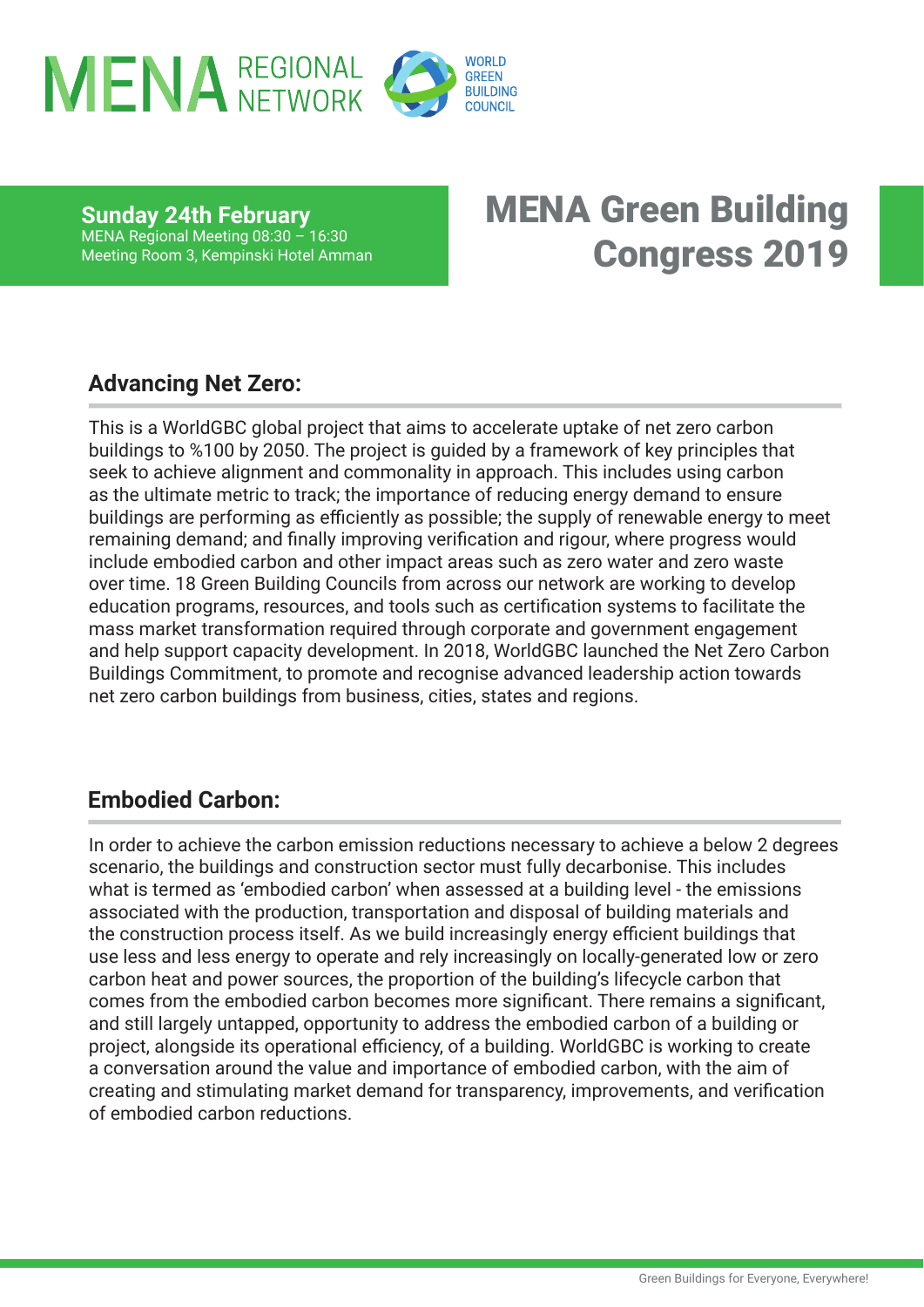

**Sunday 24th February** MENA Regional Meeting 08:30 – 16:30 Meeting Room 3, Kempinski Hotel Amman

### MENA Green Building Congress 2019

| 08:30 - 09:00                                                           | <b>Registration &amp; Networking.</b>                                                                    |
|-------------------------------------------------------------------------|----------------------------------------------------------------------------------------------------------|
| $09:00 - 09:15$                                                         | Opening Remarks and Meeting Agenda.                                                                      |
| 09:15-10:00                                                             | <b>Global Projects:</b><br>How can my GBC get involved?                                                  |
| 10:00-11:20<br>09:15-09:45<br>09:45-10:15<br>10:15-10:45<br>10:45-11:00 | <b>MENA GBC Updates:</b><br><b>Egypt GBC</b><br><b>Emirates GBC</b><br>JordanGBC<br>Lebanon GBC          |
| 11:20-11:40                                                             | Coffee Break and Networking.                                                                             |
| 11:30-13:30<br>11:30-12:00<br>12:00-12:30<br>12:30-13:00<br>13:00-13:30 | <b>MENA GBC Updates:</b><br><b>Kuwait GBC</b><br>Morocco GBC<br><b>Palestine GBC</b><br><b>Qatar GBC</b> |
| 13:30-14:30                                                             | Lunch Break and Networking.                                                                              |
| 14:30-15:00                                                             | Regional Projects.                                                                                       |
| 15:00-16:30                                                             | Interactive training on good governance.                                                                 |
| 16:30-17:00                                                             | Coffee Break & Networking.                                                                               |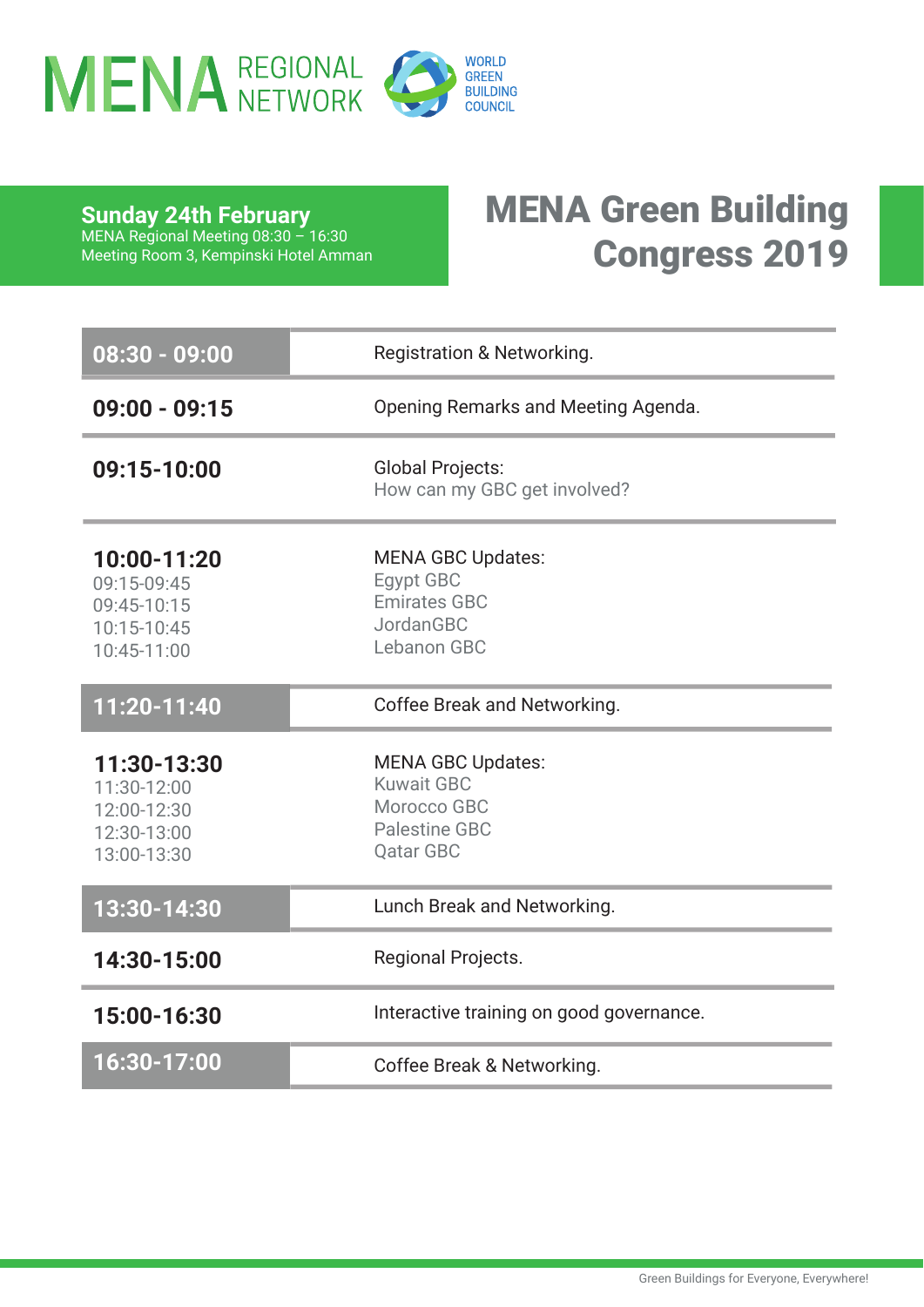

**Monday 25th February**

MENA Green Building Forum 17:30 – 8:30 Al-Reem Ballroom, Kempinski Hotel Amman MENA Green Building Congress 2019

| $08:30 - 09:00$                                          | <b>Registration &amp; Networking.</b>                                                                                                                       |
|----------------------------------------------------------|-------------------------------------------------------------------------------------------------------------------------------------------------------------|
| $09:00 - 09:15$                                          | <b>Opening Remarks:</b>                                                                                                                                     |
| 09:15-11:00                                              | How do we make Better Places for People?<br>Can we use human health as a tactic to improve the<br>business case for green buildings?                        |
| 09:15-09:35<br>09:35-10:05<br>10:05-10:30<br>10:30-11:00 | Introduction.<br>Panellist discussion.<br>Audience Interaction.<br>Q&A.                                                                                     |
| 11:00-11:30                                              | Coffee Break and Networking.                                                                                                                                |
| 11:30-13:00                                              | Sustainable reconstruction and rehabilitation<br>Is green building the key to generating sustainable recovery<br>and rehabilitation in MENA conflict zones? |
| 11:30-11:50<br>11:50-12:30<br>12:30-13:00                | Introduction.<br>Panel Discussion.<br>Q&A.                                                                                                                  |
| 13:00-14:00                                              | Lunch Break and Networking.                                                                                                                                 |
| 14:00-15:30                                              | How can we advance net zero emissions?<br>What pathways must MENA countries take to reach net zero<br>carbon emissions by 2050?                             |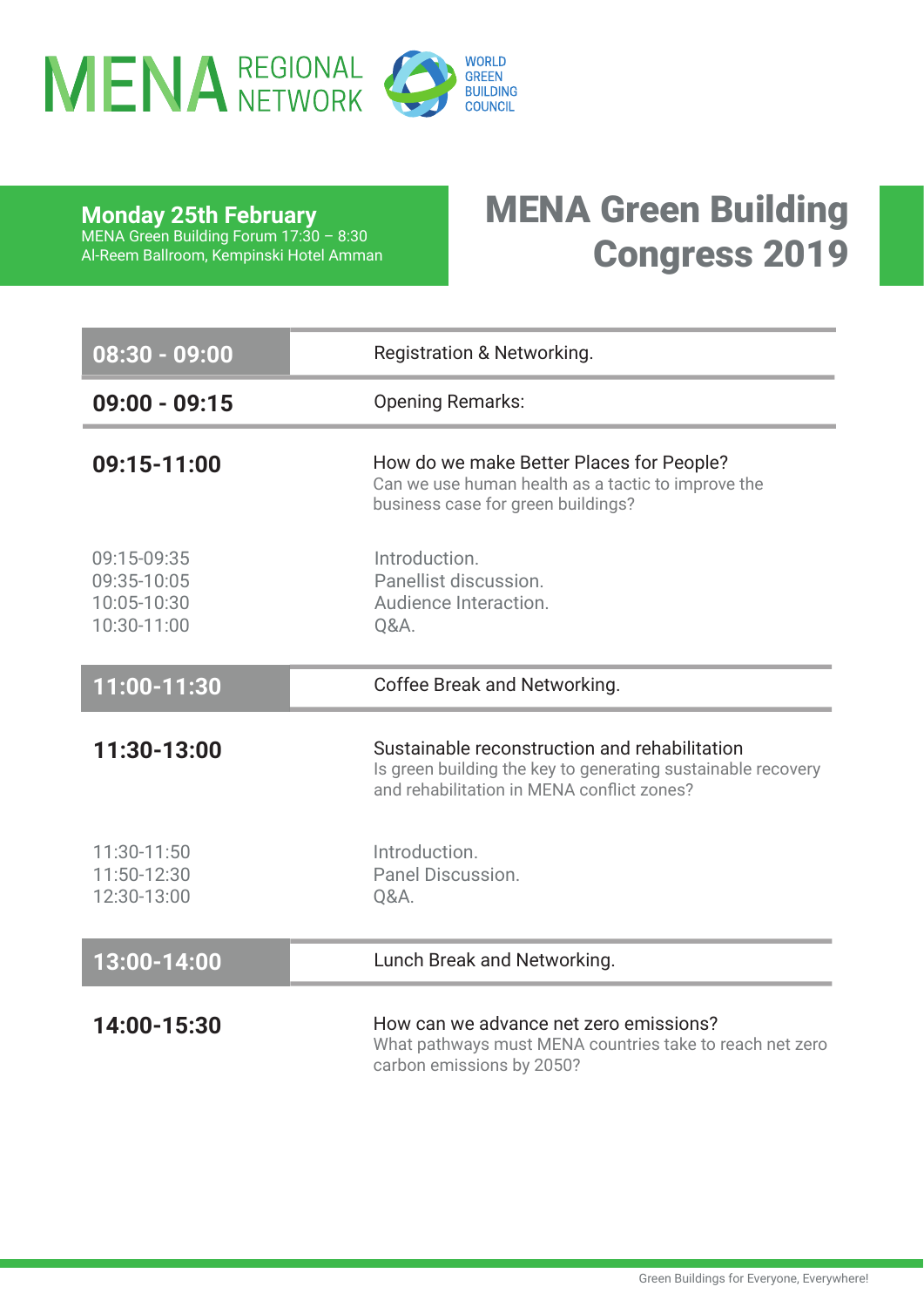

**Monday 25th February**

#### MENA Green Building Congress 2019 MENA Green Building Forum 17:30 – 8:30 Al-Reem Ballroom, Kempinski Hotel Amman

| 17:00-17:30                               | Coffee Break and Networking.                                                                                                 |
|-------------------------------------------|------------------------------------------------------------------------------------------------------------------------------|
| 16:45 - 17:00                             | <b>Closing Remarks:</b>                                                                                                      |
| 15:30-16:00<br>16:30-17:00<br>16:30-17:00 | Introduction.<br>Panell discussion.<br>Q&A.                                                                                  |
| 15:30-17:00                               | How can we address Embodied Carbon?<br>How can MENA countries tackle lifecycle emissions from<br>buildings and construction? |
| 14:00-14:30<br>14:30-15:00<br>15:00-15:30 | Introduction.<br>Panel Discussion.<br>Q&A.                                                                                   |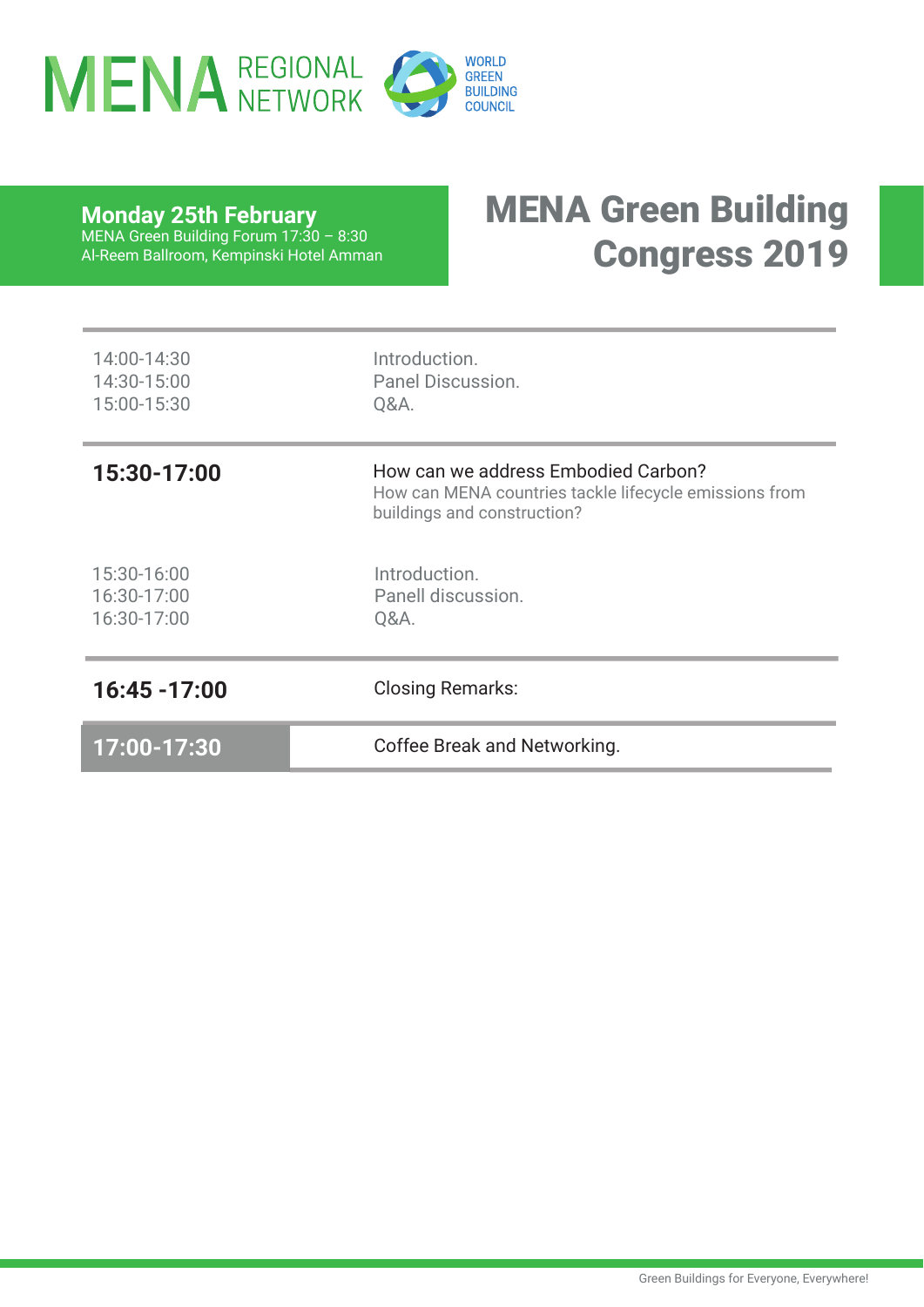

**Tuesday 26th February** Better Places for People Training Al-Reem Ballroom, Kempinski Hotel Amman

## MENA Green Building Congress 2019

| $08:30 - 09:00$ | Registration & Networking.                                                          |
|-----------------|-------------------------------------------------------------------------------------|
| 09:00-10:00     | Introduction to Better Places for People at WorldGBC.                               |
| 10:00-11:00     | Business Case for Green Buildings.                                                  |
| 11:00-11:30     | Coffee Break and Networking.                                                        |
| 11:30-12:30     | WorldGBC guidance for improving sustainability in<br>different building typologies. |
| 12:30-13:30     | Better Places for People activities in 2019.                                        |
| 13:00-14:00     | Lunch Break and Networking.                                                         |